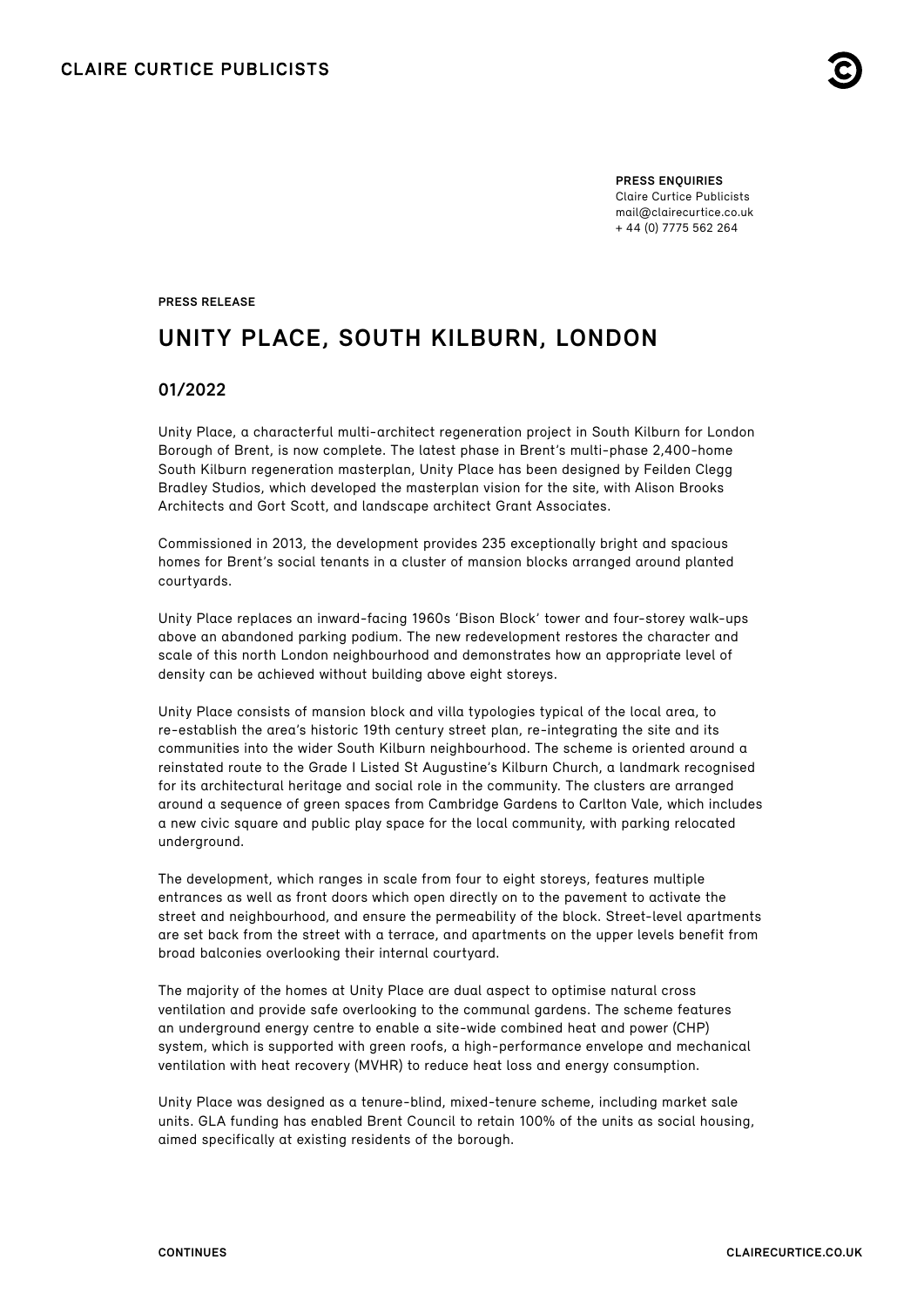#### **Curlew House, Florican House, Puffin House, Lorikeet House**

**Feilden Clegg Bradley Studios** is the masterplanner of Unity Place and the architect of Curlew House, Florican House, Puffin House and Lorikeet House on the east and south boundaries of the site.

Drawing on the 'order' of some of the local and heritage architecture, these blocks are distinguished by a clearly defined base, middle and top. The base is characterised by legible entrances and projecting brick detailing. The middle banding is defined by a solid punched window elevation up to the fourth floor. The upper levels of the buildings are articulated with inclined façades clad with terracotta tiles, large setbacks and vertical brick piers to reduce the overall massing and provide interest at an urban scale. A limited palette of robust but elegant materials was specified across the development, bringing consistency to the scheme within the variation in design.

At street level, highly glazed communal entrances afford views to private courtyards, and individual front doors provide activity as well as passive surveillance. The introduction of maisonettes at ground level minimises the number of bedrooms at street-floor level, while providing larger units with greater amenity spaces and better access to shared gardens.

### **Peacock House, Condor House, Hornbill House, Macaw House, Turaco House and Kiwi House**

**Alison Brooks Architects** has designed a cluster of three modern mansion blocks that build on the repertoire of forms that the practice has designed in its two previous South Kilburn projects, Ely Court and Kilburn Quarter. Their scheme consists of a six-storey mansard roofed mansion block facing Rudolph Road; a four-storey mansion fronting the new public play space; and a third, flatiron villa, fronting Cambridge Gardens. Together the three buildings provide a total of 84 dual aspect light-filled homes and a council-staffed community hub at ground level.

The scheme is distinguished by its exuberant Rudolph Road frontage punctuated by framed porticos and balconies that dance across the elevations, mimicking musical notation. In contrast, its courtyard façade features broad balconies in mint green glazed brick to capture and reflect sunlight. Characterful mansard roofs clad with terracotta are a response to the tapering neo-Gothic spire of St Augustine's Kilburn Church opposite, as well as mansard roofs of neighbouring Maida Vale. Façades are punctuated with two-storey volumes, forming porticos and balconies which establish human scale and vertical rhythm across the elevations.

In the northwest corner, Kiwi House, the four-storey flatiron villa facing Cambridge Road, responds to its neighbouring 19th century corner pub and four-storey villas across the road with a calm composition of windows, cornices and recessed string courses. The scheme preserves as much of a street frontage as possible, and its 'flatiron' form permits surprising oblique views from the street into the scheme's central lushly planted court.

All of the apartments are dual aspect with generous 2.6m ceilings and full height French windows and at least two balconies per flat. ABA's designs share a robust, high performance palette of materials with FCBS and Gort Scott, to provide generous dwellings designed with community wellbeing as a shared goal.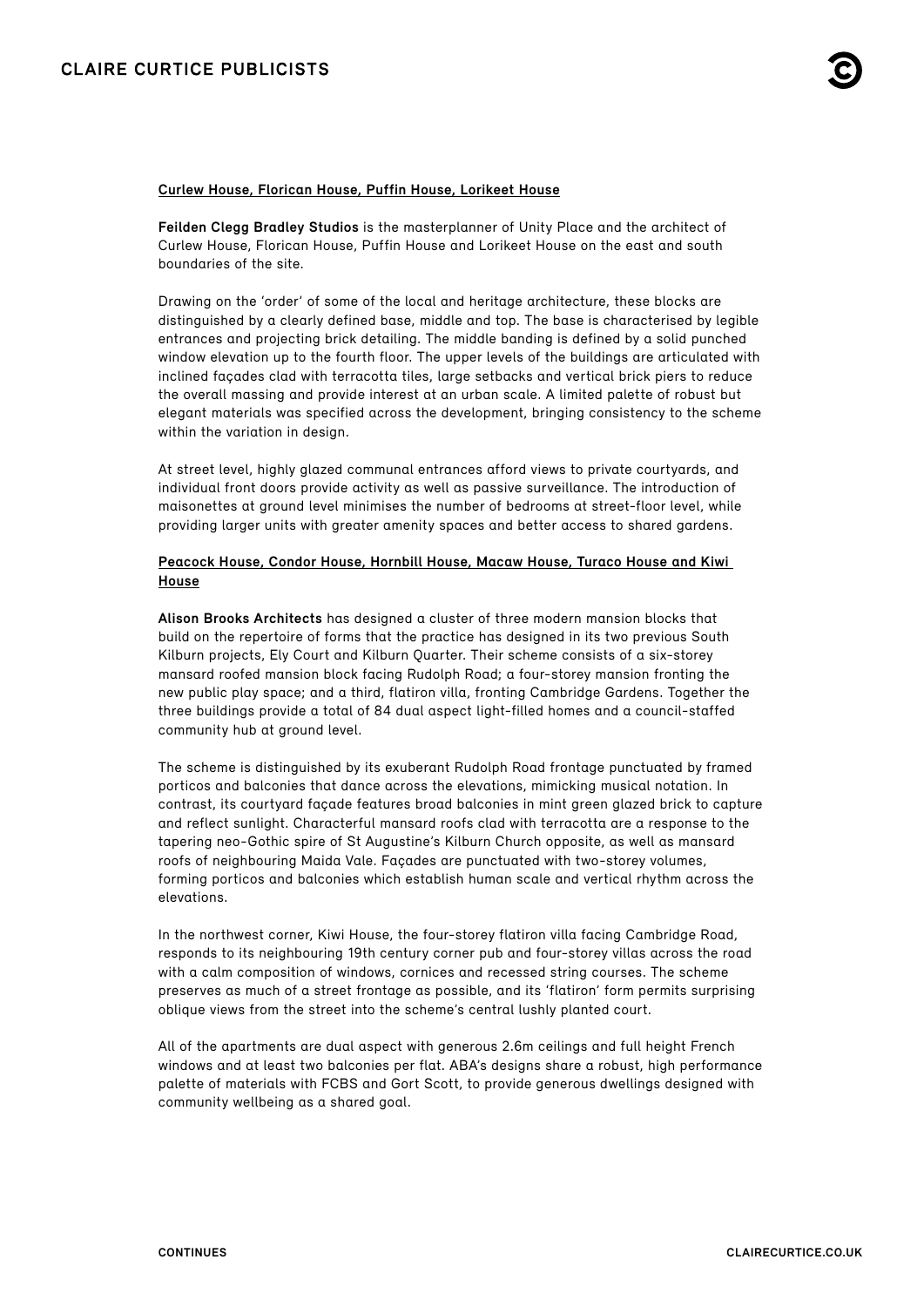### **Maleo House, Dove House, Saxony House**

**Gort Scott** has designed the buildings which face on to Cambridge Road on the south of the site, including a significant six-storey residential block with fifty units. The elevations have an ordered rhythm and the concrete vertical elements on the upper two levels of the building reflect the stone detailing on St Augustine's Church.

Wide entrances to the new residential block can be clearly identified from the street. They form a physical and visual link through to the shared, private garden courtyard beyond. Along Cambridge Road, balconies are recessed to increase privacy for residents and to complement flat-fronted, street-facing buildings in the neighbourhood, such as those along Princess Road.

Particular emphasis has been given to the corners of the building; a feature which is often used in the mansion block building typology and other successful corner buildings in the local area. The junction between Cambridge Road and the new play space is a key feature of the masterplan. It forms one side of the gateway to the play space and frames a view of St Augustine's Church.

The building and envelope have been designed to reduce energy demand. Thermal performance of the façade has been maximised and highly energy efficient building services systems have been incorporated, including MVHR units and acoustic vents. Gort Scott has made use of low-maintenance, high quality materials that are long lasting and robust.

During the design process, Gort Scott initiated the public consultation process with the existing residents of the estate, and the new homes incorporate their specific spatial and functional requirements.

#### **Site-wide landscaping**

**Grant Associates** has developed the site-wide landscape design strategy, giving clear definition of public and private domains in a sequence of spaces which includes a public garden, private courtyards and privacy buffer planting at the street threshold of the perimeter streets. The public garden and play space at the centre of the scheme opens up the site with a pedestrian link to St Augustine's Church and invites activity from the wider neighbourhood. Two courtyard gardens offer a variety of outdoor experiences from productive growing, planting to encourage a sense of shared community, sensory garden and lawn areas, as well as doorstep play. Overall, planting is used to provide visual amenity at the same time as improving species diversity and offering a response to climate change through the use of shade providing trees, water sensitive urban design and sustainable drainage systems (SuDS).

#### **Press enquiries:**

Claire Curtice Publicists + 44 (0) 7775 562 264 [mail@clairecurtice.co.uk](mailto:mail@clairecurtice.co.uk?subject=Alison Brooks Architects - Unity Place)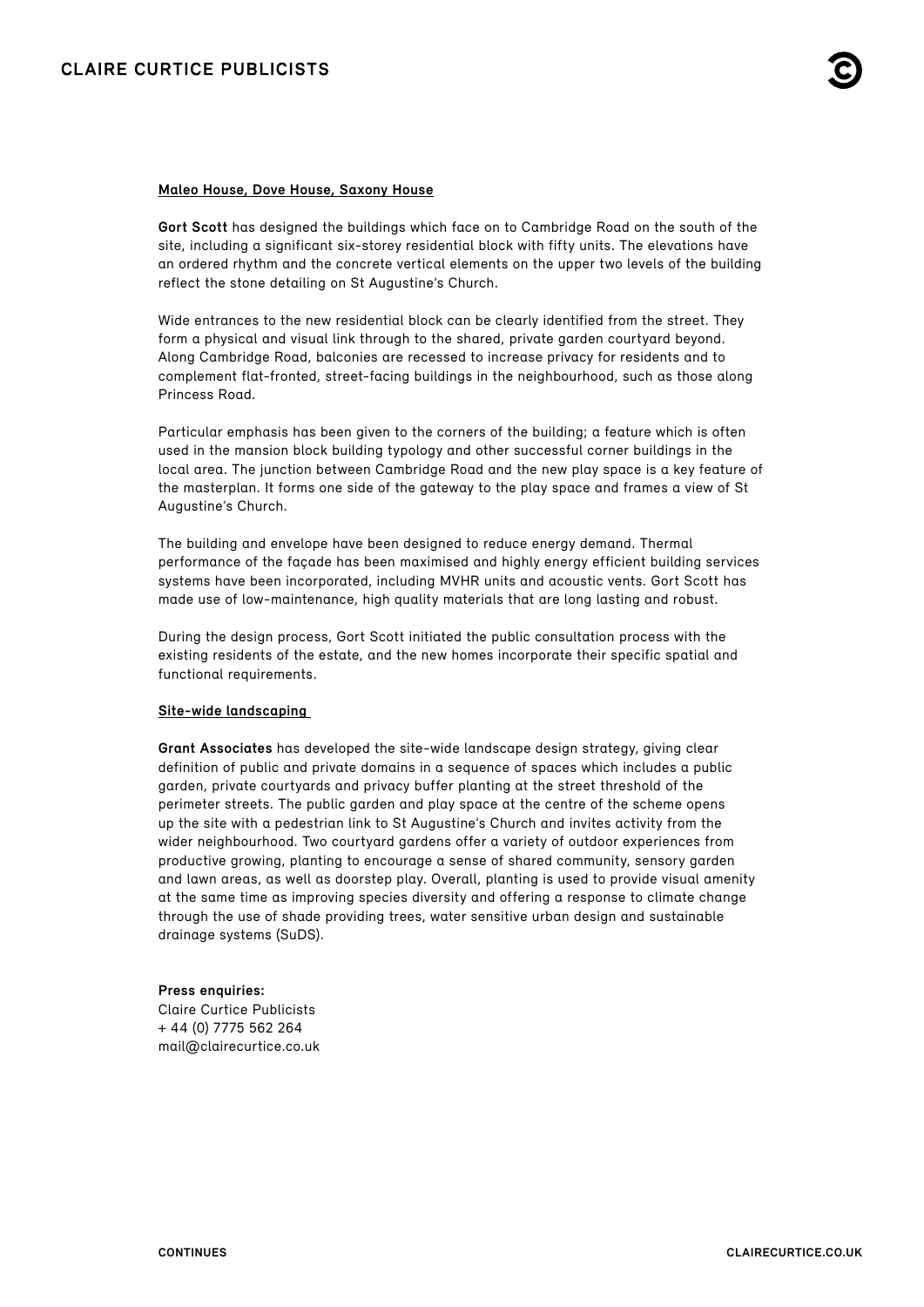#### **NOTES TO EDITORS**

**Location:** Unity Place, accessed via Cambridge Road,

|                                                     | Rudolph Road and Kilburn Park Road, NW6 |
|-----------------------------------------------------|-----------------------------------------|
| Site:                                               | 13,080m <sup>2</sup> /1.3ha             |
| <b>Buildings GIA:</b>                               | 26,964m <sup>2</sup>                    |
| Client:                                             | London Borough of Brent                 |
| Architect & plot masterplanner:                     | Feilden Clegg Bradley Studios           |
| <b>Consultant architect:</b>                        | Alison Brooks Architects (ABA)          |
| <b>Consultant architect:</b>                        | Gort Scott                              |
| Landscape architect:                                | <b>Grant Associates</b>                 |
| <b>Executive architect:</b>                         | RM_A (stage 4-7)                        |
| Energy consultant:                                  | <b>Biodiversity by Design</b>           |
| Code for Sustainable Homes assessment: Buro Happold |                                         |
| Wind assessment:                                    | <b>Buro Happold</b>                     |
| Structural engineer:                                | <b>Buro Happold</b>                     |
| Civic engineer:                                     | Buro Happold                            |
| M&E engineer:                                       | <b>Buro Happold</b>                     |
| Flood risk assessment:                              | Buro Happold                            |
| Daylight & sunlight:                                | <b>Buro Happold</b>                     |
| Archaeology desktop assessment:                     | CgMs Consulting                         |
| Heritage advisor:                                   | Heritage Collective                     |
| Cladding:                                           | Montresor Partnership                   |
| Fire engineer:                                      | The Fire Surgery Limited                |
| Contractor:                                         | <b>Telford Homes</b>                    |
| Photographs:                                        | © Paul Riddle                           |

**Feilden Clegg Bradley Studios** is an architectural and urban design practice with an international reputation for design quality, for pioneering environmental expertise and a progressive architectural approach. The practice started small 40 years ago and continues to be committed to social and human values in their work and is experienced in designing for education, housing, masterplanning and urban design as well as places for art and the creative reuse of historic buildings. FCBStudios are proud to have won the RIBA Stirling Prize for Accordia, a scheme which is widely regarded as setting a new benchmark for housing in the UK and to have collected a total of 59 RIBA National Awards. We believe excellence in design can facilitate change, improvement and transformation in society.

The practice was founded with a specific ambition to produce environmentally and socially responsive design. This ethos has flourished and developed and FCBStudios continue to be at the forefront of low energy design and masterplanning, and through our knowledge of the performance of the buildings we have designed, provide solutions to support the imperative transition to a zero-carbon economy. This experience, and our skills, underpin our design approach to support clients who are demanding responses in the face of potentially catastrophic climate change and biodiversity loss. **[Fcbstudios.com](https://fcbstudios.com)**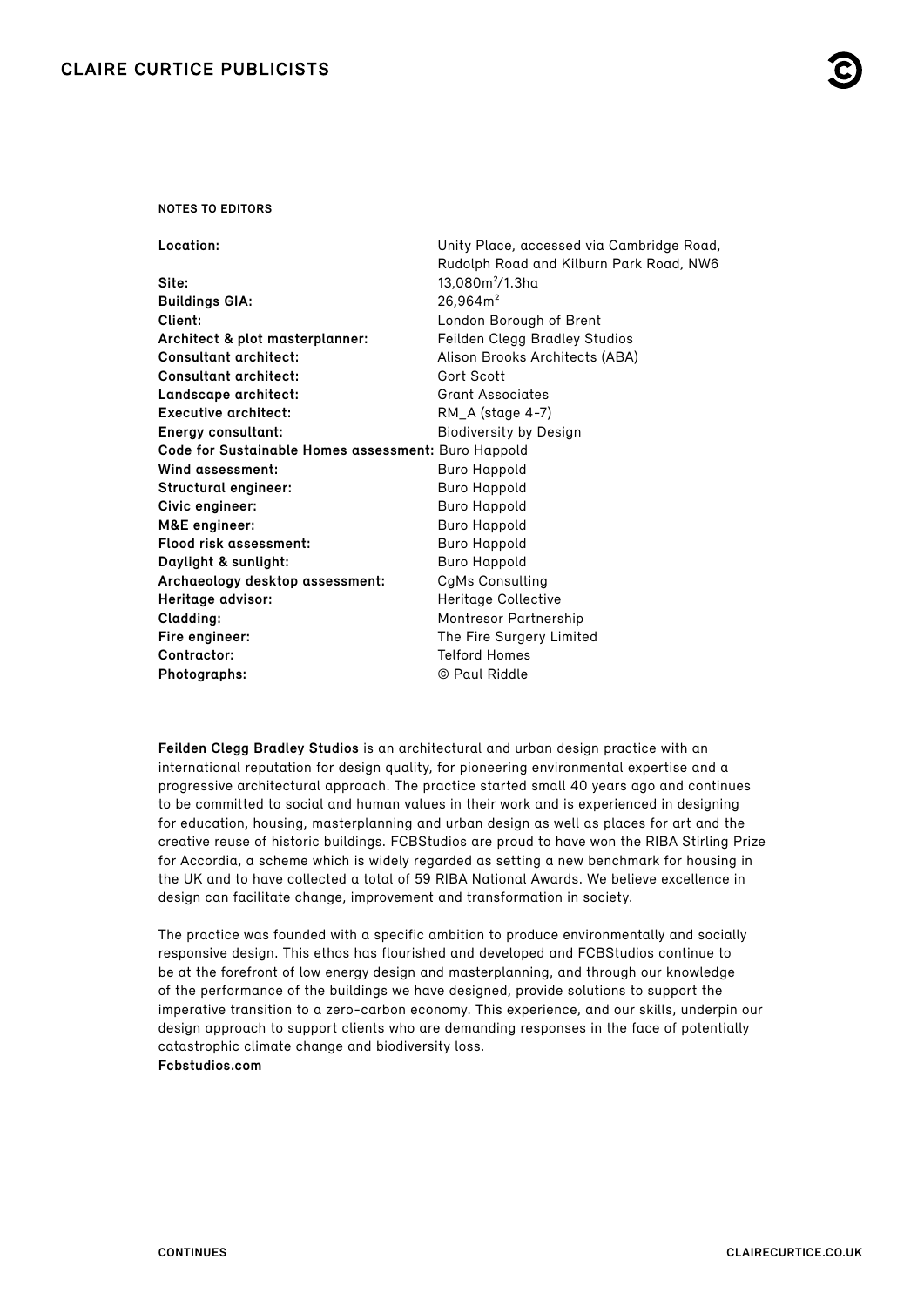**Alison Brooks Architects** is recognised as one of the UK's most influential and internationally acclaimed design practices. Founded by Alison Brooks in 1996, this Londonbased studio employs cultural research as both catalyst for community engagement and for new forms of architectural expression. The practice's built works demonstrate commitment to generous, inclusive city-building supported by a uniquely sculptural design language evident across their large scale masterplans and mixed-use developments, higher education buildings, private houses and public buildings for the arts. Alison Brooks sees architecture as both an enabling social art and a creative cultural dialogue offering new forms of civic identity. This has led to over seventy awards for design quality, including 2020 Dezeen Architect of the Year and 2020 BD Housing Architect of the Year. Alison Brooks Architects remains the only UK practice to have won the RIBA Stirling Prize, the Manser Medal and the Stephen Lawrence Prize. To add to this accolade, the practice was recently pronounced winner of the 2021 RIBA House of the Year.

Current large scale urban projects include flagship towers in King's Cross, Tottenham Hale and the Queen Elizabeth Olympic Park; a high-density urban quarter in Surrey, British Columbia; and two landmark towers in central Moscow. The practice's exceptional contribution to housing design includes Accordia in Cambridge; Newhall Be, Harlow; and three phases of the South Kilburn regeneration.

Education and arts commissions include the recently completed Cohen Quad, Oxford, and in Cambridge, the Centre for Research in Children's Literature and a college art gallery. Private houses continue to serve as a focussed platform for the practice's design research. **[alisonbrooksarchitects.com](https://www.alisonbrooksarchitects.com)**

**Gort Scott** is an architecture and urban design practice founded in 2007 by Fiona Scott and Jay Gort, committed to designing environmentally sustainable, healthy, characterful places for people to live, work, and belong.

Gort Scott has experience designing and delivering low energy, BREEAM 'Excellent' Outstanding rated buildings, and has accredited Passivhaus designers.

The practice is passionately engaged in questions of strategic, inclusive growth in London. Recent projects by Gort Scott include a 25-hectare area plan in Leyton including over 5,000 new homes, town centre and employment on the edge of the Lea Valley; and Pudding Mill Lane, a new mixed-use neighbourhood with over 900 homes, 36,000m² of employment space, associated community spaces and public realm.

Gort Scott's residential portfolio also includes 100% affordable housing developments for Pocket Living, PA housing and Ealing Council. **[gortscott.com](https://gortscott.com)**

**Grant Associates** is a pioneering international landscape architecture practice. Our work reconnects people with nature in insightful, delightful and distinctive ways whilst addressing the global challenges of urbanisation, the climate crisis and biodiversity extinction. Our design process is underpinned by a knowledge of human behaviour, nature and ecological science, combined with innovative design technology. We bring original thinking and creative collaboration, and we are exploring what regenerative design and the circular economy mean to landscape architecture. Our varied portfolio includes ambitious large-scale, landmark projects through to small, local ventures. **[grant-associates.uk.com](https://grant-associates.uk.com)**